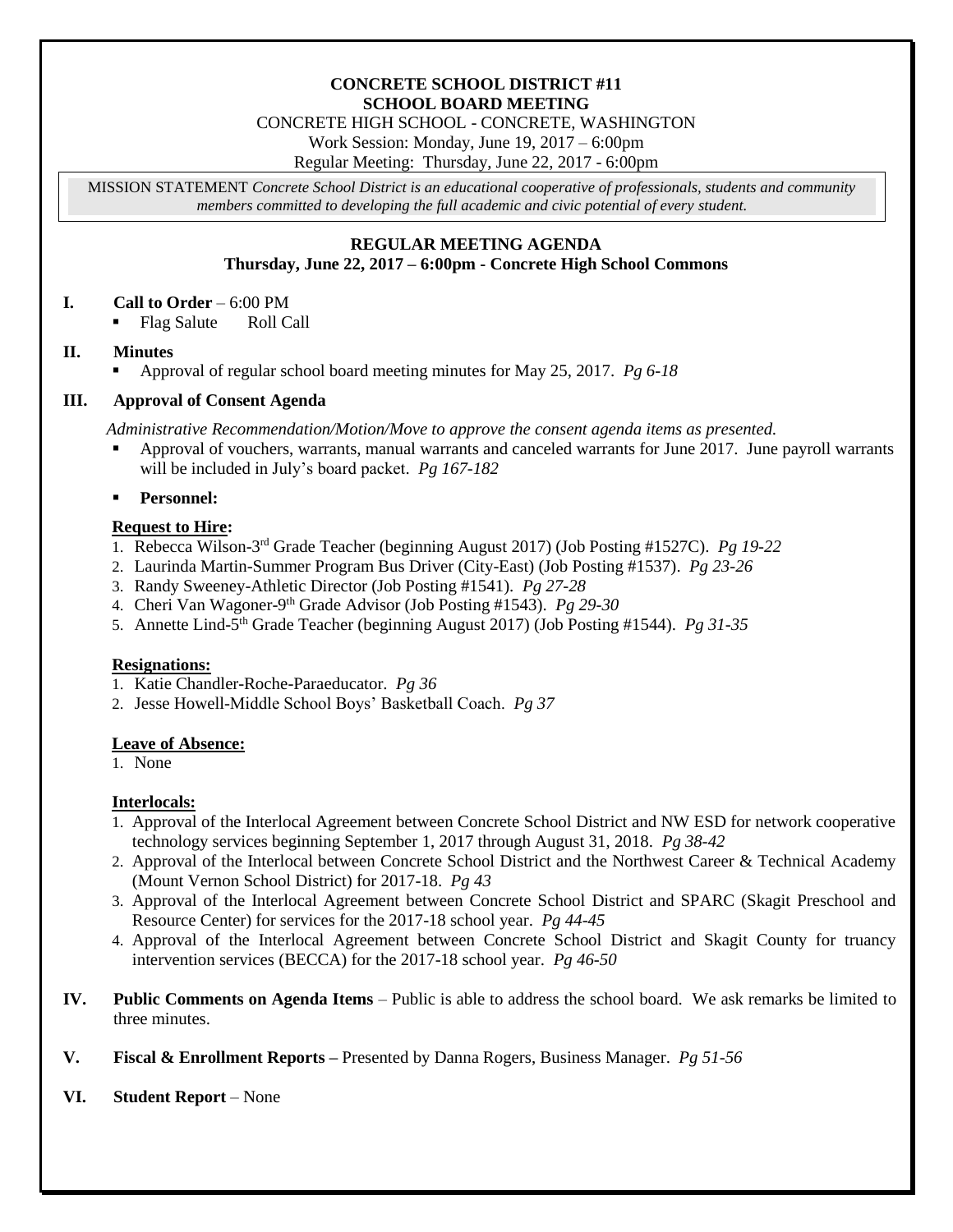#### **VII. Old Business**

*A.* Request approval of the final reading of revised policy 3410-Student Health - Barbara Hawkings. *Administrative Recommendation Action/Motion/Move to approve the final reading of revised policy 3410-Student Health. Pg* (*see May 2017 board packet)*

#### **VIII. New Business**

- *A.* Request approval of the Concrete Elementary 2017-18 handbook Jaci Gallagher. *Administrative Recommendation Action/Motion/Move to approve the Concrete Elementary 2017-18 handbook. Pg 57-88*
- *B.* Request approval of the 2017-2020 contract between Upper Skagit Valley Education Association (USVEA) and Concrete School District – Barbara Hawkings. *Administrative Recommendation Action/Motion/Move to approve the 2017-2020 contract between Upper Skagit Valley Education Association (USVEA) and Concrete School District. Pg 89-154*
- *C.* Request approval of the first reading of policy 3235-Protection of Student Personal Information Barbara Hawkings. *Administrative Recommendation Action/Motion/Move to approve the first reading of policy 3235-Protection of Student Personal Information. Pg 155*
- *D.* Request approval of a donation of \$1,050 to fund the Concrete High School logo for the new wrestling mat – Barbara Hawkings. *Administrative Recommendation Action/Motion/Move to approve a donation of* \$*1,050 to fund the Concrete High School logo for the new wrestling mat. Pg 156*
- *E.* Request approval of the extended contract for Barbara Hawkings, Transition Facilitator, for 40 hours in July. *Administrative Recommendation Action/Motion/Move to approve the extended contract for Barbara Hawkings, Transition Facilitator, for 40 hours in July. Pg 157*
- *F.* Request approval of Resolution to Invest #1217 Danna Rogers. *Administrative Recommendation Action/Motion/Move to approve Resolution to Invest #1217. Pg 158*
- *G.* Request approval of Resolution to Invest #1218– Danna Rogers. *Administrative Recommendation Action/Motion/Move to approve Resolution to Invest #1218. Pg 159*
- *H.* Request approval of Resolution #1219 Authorization of Facsimile Signature Barbara Hawkings. *Administrative Recommendation Action/Motion/Move to approve Resolution #1219 – Authorization of Facsimile Signature. Pg 160*
- *I.* Request approval of Resolution #1220 Authorization of Warrant Signature Barbara Hawkings. *Administrative Recommendation Action/Motion/Move to approve Resolution #1220 – Authorization of Warrant Signature. Pg 161*
- *J.* Request approval of Resolution #1221 Authorization to Invest Funds Barbara Hawkings. *Administrative Recommendation Action/Motion/Move to approve Resolution #1221 – Authorization to Invest Funds. Pg 162*
- *K.* Request approval of Resolution #1222 Designation of District Agent Barbara Hawkings. *Administrative Recommendation Action/Motion/Move to approve Resolution #1222 – Designation of District Agent. Pg 163*
- *L.* Request approval of Resolution #1223 Designation of Auditing Officers Barbara Hawkings. *Administrative Recommendation Action/Motion/Move to approve Resolution #1223 – Designation of Auditing Officers. Pg 164*